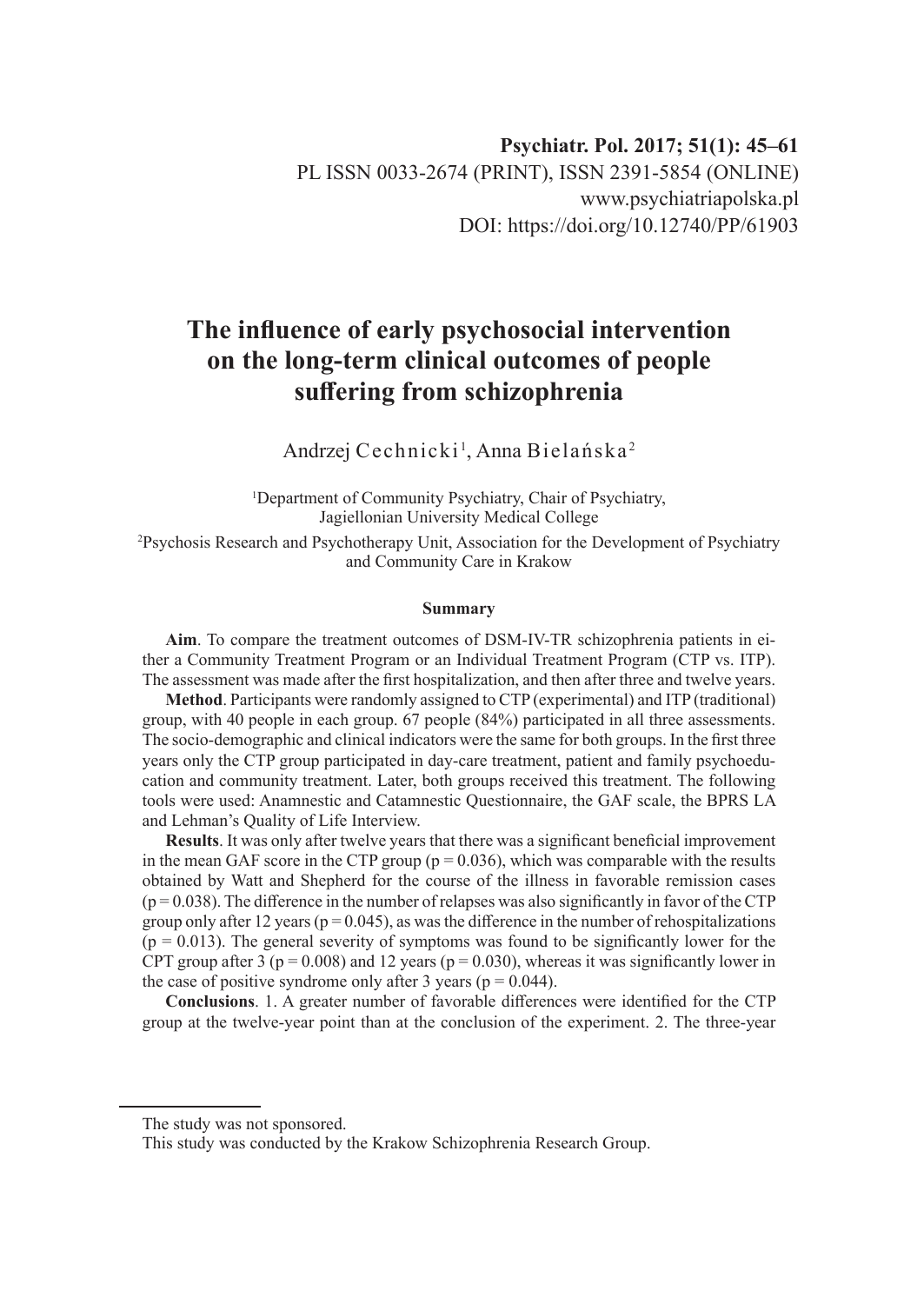delay in introducing psycho-social treatment was associated with a poorer long-term outcome for the clinical course of schizophrenia.

**Key words**: schizophrenia, early psychosocial intervention, long-term outcomes

### **Introduction**

While the impact of socio-demographic and clinical factors on the course of schizophrenia has been confirmed in many previous studies, the answer to the question about the impact of therapeutic programs on long-term outcomes of treatment leaves many ambiguities [1, 2]. In a review of research on the impact of therapeutic interventions on outcomes in schizophrenia Penn et al. [3] categorized them in four areas: the impact of pharmacological treatment, the impact of individual psychotherapy, group and family psychotherapy and the impact of comprehensive treatment programs. Our research focuses on the impact of a comprehensive, community therapeutic program on long-term clinical outcome.

In previous studies, therapeutic programs for patients with diagnosed schizophrenia including psychoeducation of families and social skills training were compared most often with the more poorly assessed "as usual" therapy, but the observed differences disappeared with longer observation periods [4–7]. Studies assessing comprehensive psychosocial interventions such as the Dutch study by Linszen et al. [8], the Danish OPUS described by several authors [9–12], the Norwegian study by Sigrunarson et al. [13] and the Canadian-English study by Norman et al. [14] were similar to the Krakow study [15, 16] in that they were more extensive. The research is methodologically diverse which makes any comparison difficult. The researchers either differentiated or not a sub-group of schizophrenia sufferers from the group of non-affective psychosis, constructed a program of diverse duration and contents, introduced a control group or not and selected various indicators of treatment outcomes and time to assess their durability in long-term follow up studies. Further evidence was collected that early psychotherapeutic intervention, psychoeducation and comprehensive approach can improve the early, but not always the long-term outcomes of the treatment of schizophrenia, as the benefits between the experimental and control groups in experimental studies, if there were any, disappeared within a few years after the completion of the program.

Therapeutic programs and the subsequent follow up studies to assess the durability of the obtained outcomes were of different duration. They included 15 months in the Dutch study by Linszen et al. [8] concluded with a five-year follow up, two years in the OPUS program with a five-year follow up described by Rosenbaum et al. [11] and Nordentoft et al. [9], two years in the Norwegian program by Sigrunarson et al. [13] with a twelve-year follow up and the five-year program by Norman et al. [14] in Canada and England where there was no control group. In the last case, the benefits were observed in a group covered by an extended program when compared with the Danish OPUS. After the completion of the programs, the patients underwent traditional treatment and "as usual" care. They included, like in the case of the Krakow program [16], family psychoeducation, social training, individual psychotherapy and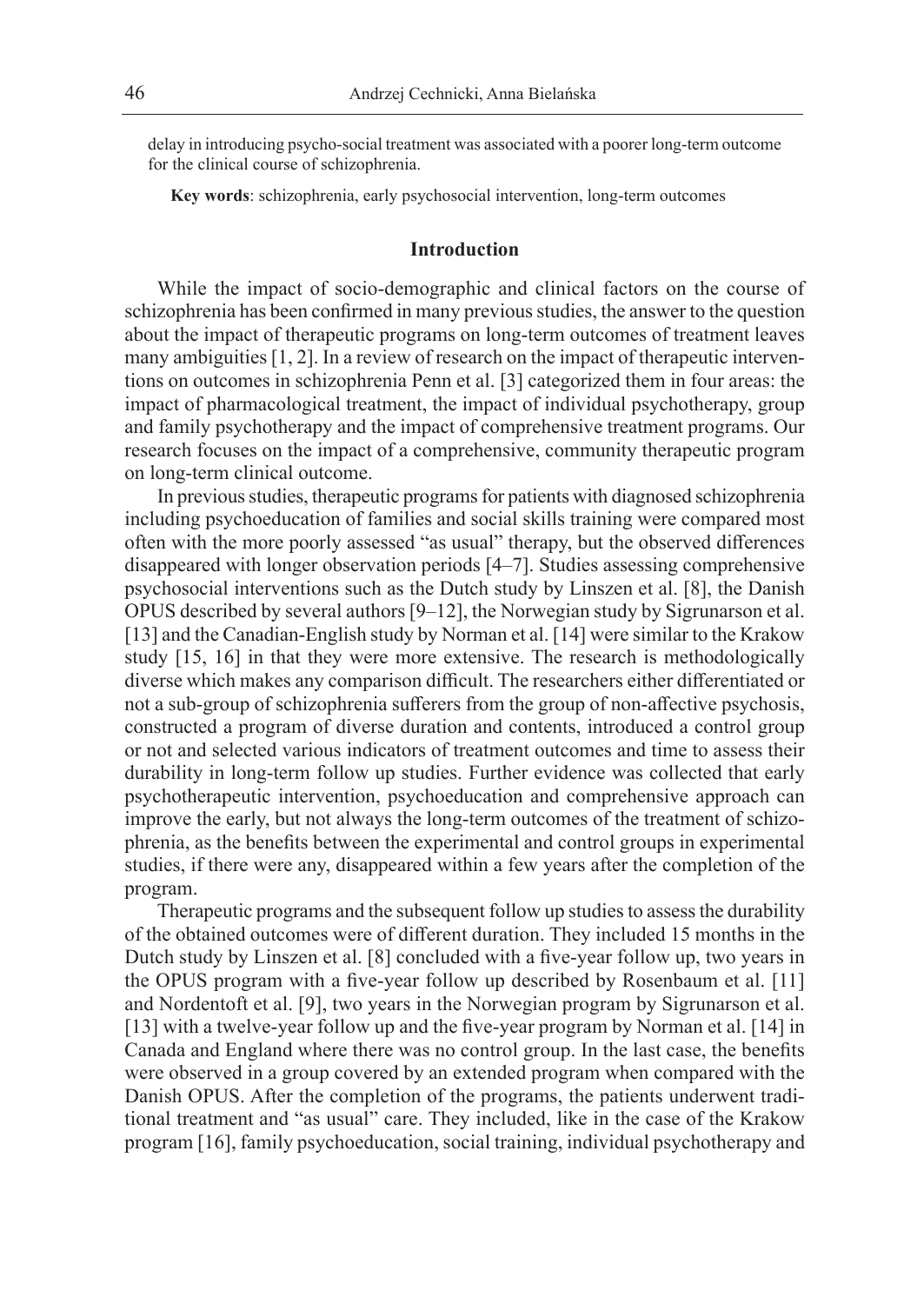other psychosocial interventions. In the five-year follow up for OPUS Rosenbaum et al. [11], and in the 12-year follow up Sigrunarson et al. [13] found that most of the positive outcomes of treatment disappeared. Only slight positive effects remained in the Danish OPUS studies in favor of the experimental group which reported shorter hospital readmission periods and fewer patients relying on assisted housing. Concluding their research, Bertelsen et al. [12] and Linszen et al. [8] are of the opinion that early psychosocial intervention is not as important for a positive outcome as continuity of care outside the hospital involving regular individual contact, family support, help in dealing with the illness, with drug therapy and with stress. The study by Norman et al. [14] focuses on the assessment of treatment outcomes in patients under a continuous comprehensive, five-year therapeutic program of diverse intensity. The psychosocial program was implemented in Ontario and London (PEPP). The results assessed after two and five years were stably positive and were compared with the results of the Danish program. After two years a significant difference in favor of the OPUS program compared with PEPP was reported in the assessment of the global functioning in GAF scale and less severe negative syndromes. After five years, the difference in the intensity of the negative syndrome disappeared and PEPP proved to be more beneficial in the GAF scale assessment and displayed less severe positive symptoms.

### **The aim and course of the study**

In the course of the first hospital admission (index hospitalization) two groups of 40 inhabitants of Krakow suffering from schizophrenia diagnosed according to DSM-IV-CR were enrolled in the study. Psychoorganic disorders and addictions were excluded. The assessment was carried out by two experienced clinicians. The assessment was conducted at the time of the first psychiatric hospital admission, at the end of the clinical experiment after three years and the long-term, twelve-year follow up.

The Krakow study is a combination of a typical follow-up study and an experimental study in which the experimental group was treated in the community treatment program (CTP) and the control group in the individual treatment program (ITP). Enrolment to both groups was conducted at random. After the first psychiatric hospital admission patients in the ITP control group remained under individual care while the ones from the CTP experimental group were sent to a day ward and group treatment in communities such as psychoeducation, group psychotherapy, therapeutic camps, hostel. Families attended group psychoeducation for families and then joined a group which included the patients. In both groups optimal doses of neuroleptics were monitored. For greater clarity, the following research model was developed (Figure 1).

Any differences in the long-term treatment outcomes were attributed to early psychosocial interventions in the first three years following the onset of psychosis. For the next nine years, patients in both groups were provided with the same forms of community treatment with assured continuity of individual care and drug treatment with one therapist. The following research aims were adopted: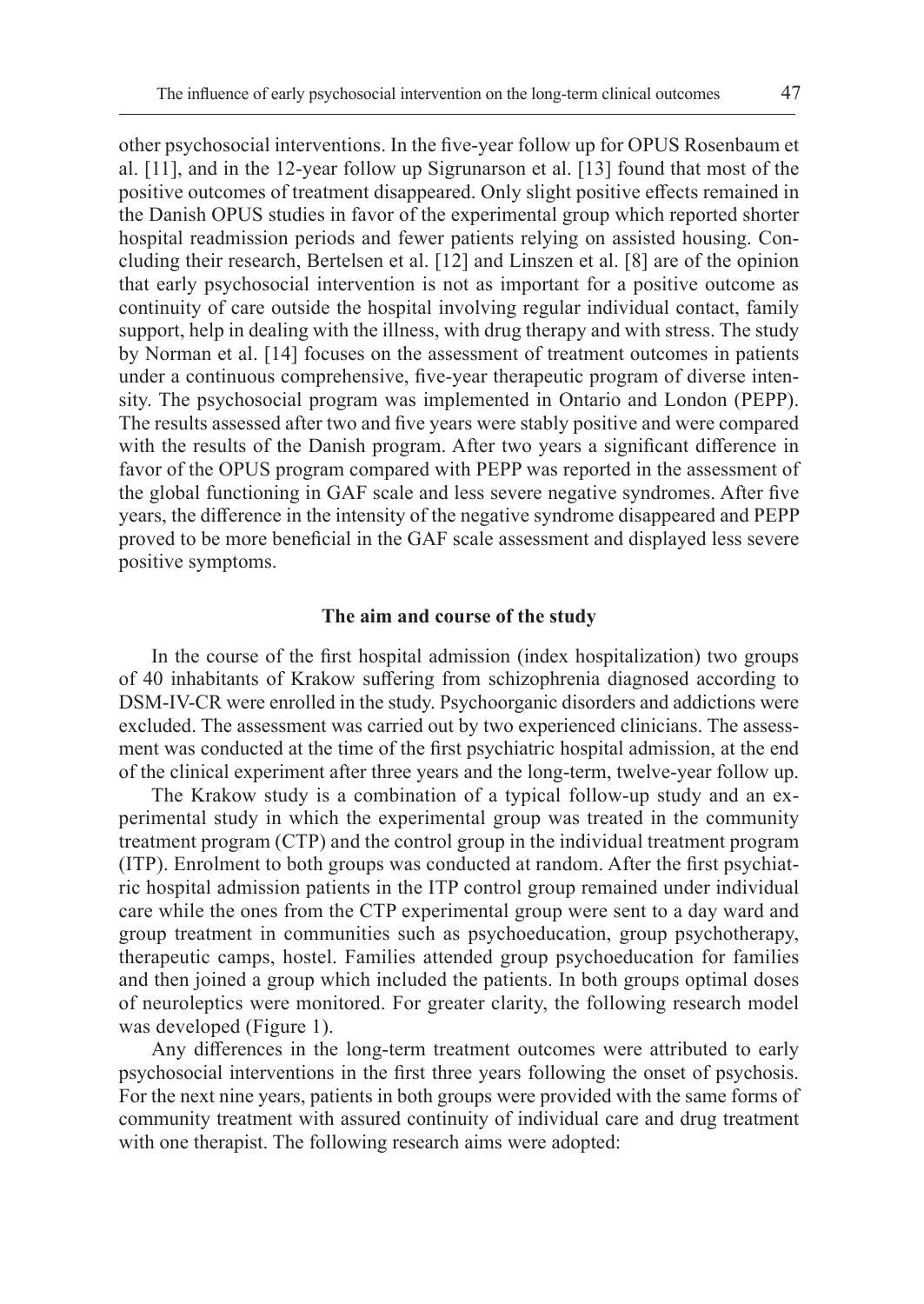

Figure 1. **Research model**

- 1. Assessment of clinical treatment outcome in community and individual therapeutic program at the completion of the clinical experiment three years after the first hospital admission;
- 2. Assessment of the stability of treatment outcomes in a long-term, twelve-year follow up.

The treatment outcome assessment took into account multidimensionality, the dynamics of change over the twelve years from the end of the first hospital admission which made it possible to trace the impact of the therapeutic program both on its direct assessment at the time of its completion as well as on the long-term image of schizophrenia in three and twelve-year follow up.

## **Material**

Those who participated in all assessments included 33 patients from the CTP group and 34 from the ITP, i.e., 84% of the group which had qualified for the study (Table 1).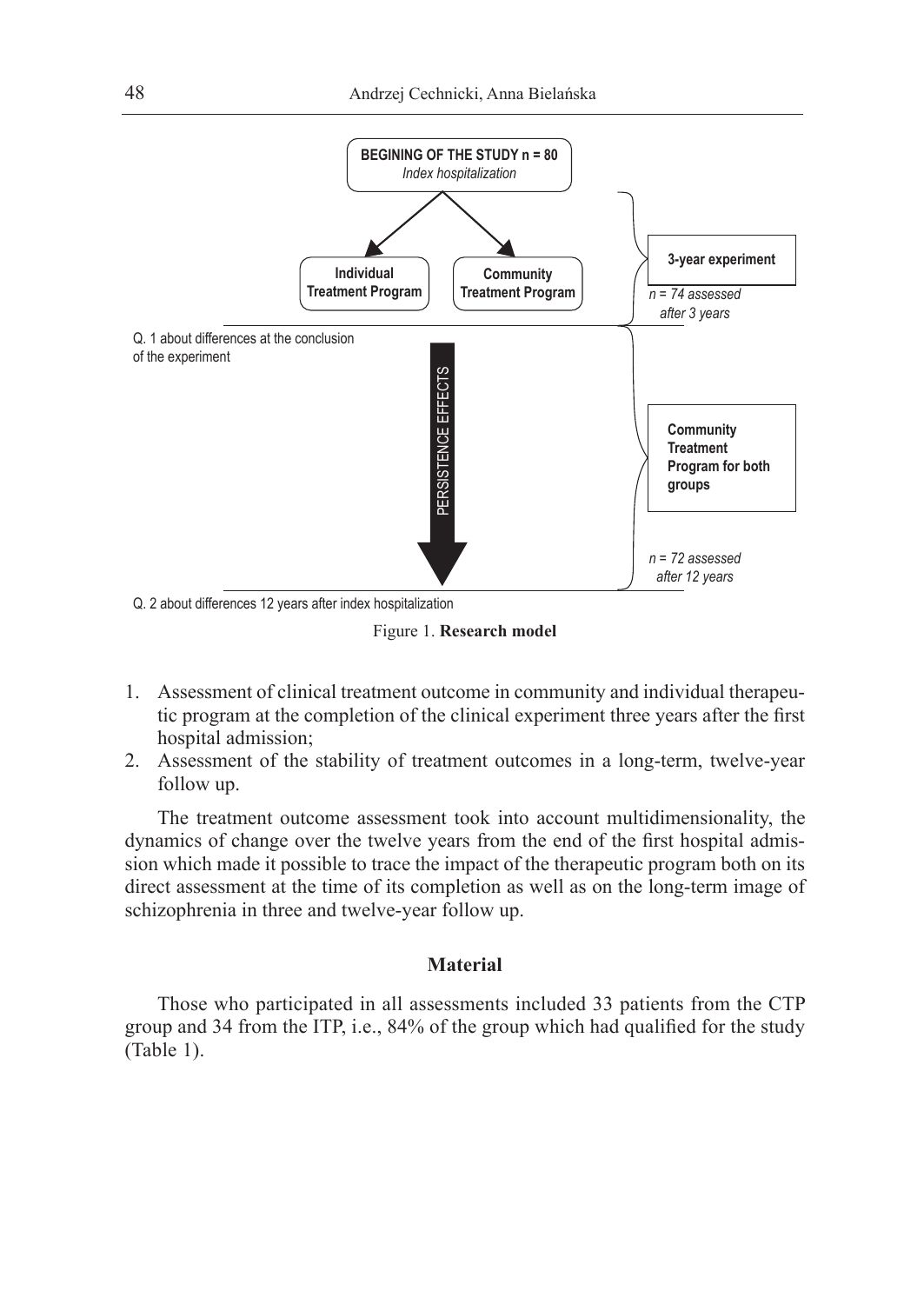| Group characteristic                          | $CTP n = 33$ | $IPn = 34$  |
|-----------------------------------------------|--------------|-------------|
| Age at index hospitalization                  |              |             |
| Mean                                          | 27.42        | 25.85       |
| Stand, dev.                                   | 5.55         | 6.07        |
| Sex**                                         |              |             |
| Women                                         | 19 (58%)     | 19 (56%)    |
| Men                                           | 14 (42%)     | 15 (44%)    |
| Marital status**                              |              |             |
| Married                                       | 11 (33%)     | 11 (32%)    |
| Education**                                   |              |             |
| Higher                                        | 10 (30.3%)   | 9(26.5%)    |
| Secondary and incomplete higher education     | 16 (48.5%)   | 17 (50.0%)  |
| Vocational                                    | $6(18.2\%)$  | 6(18.7%)    |
| Primary                                       | $1(3.0\%)$   | $2(6.9\%)$  |
| EE (Expressed Emotions)**                     |              |             |
| Low                                           | 10 (34%)     | 8(27%)      |
| High                                          | 19 (66%)     | 22 (73%)    |
| DUP (Duration of Untreated Psychosis)*        |              |             |
| Mean                                          | 39.39 weeks  | 42.68 weeks |
| Stand, dev                                    | 84.10        | 67.30       |
| Illness in first- and second-degree relatives |              |             |
| present**                                     | 10 (30%)     | 12 (35%)    |

Table 1. **Study group characteristics**

Differences between the groups measured by \* Student's t-test; \*\* Mann-Whitney U test are statistically insignificant

In the study group the proportion of men and women was similar, with similar distribution of education. What strikes here is a relatively high percentage of marriages, a relatively long average duration of untreated psychosis and a similar degree of heredity between close relatives.

### **Tools and methods**

The Anamnestic and Catmnestic Chart, the GAF scale, the Watt and Shepherd scale, and the BPRS LA scale of illness course (Brief Psychiatric Rating Scale, version modified in UCLA by Lukoff et al.) were used. An assessment of differences in quality of life using the Lehman questionnaire was conducted in a separate study. To measure the significance of differences between the groups Student's t-test, Mann-Whitney U test,  $\chi^2$  test and analysis of variance were used. Calculations were performed using STATISTICA 10PL.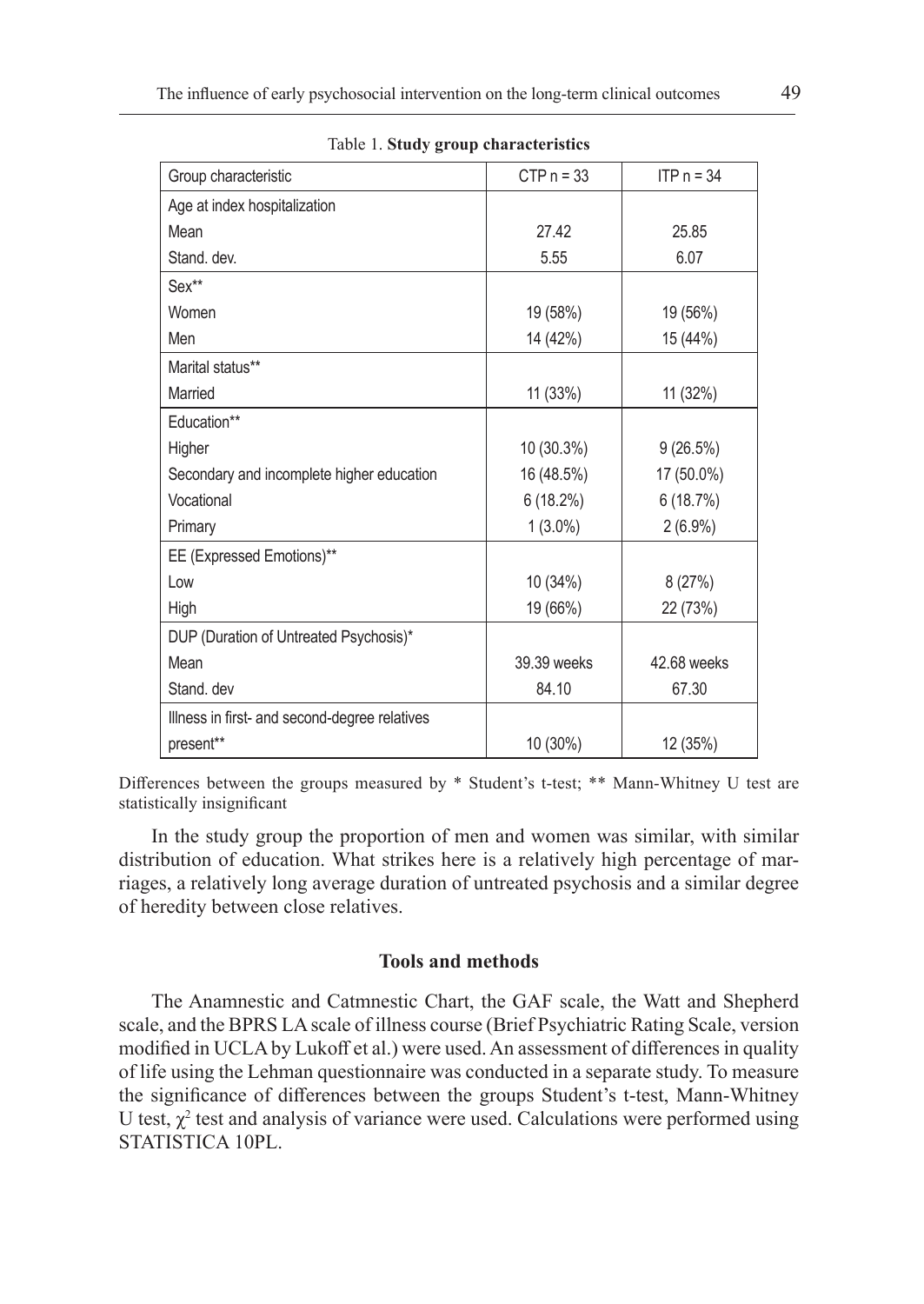### **Study results**

Two general results will be first presented in the form of the GAF scale and next detailed clinical indicators, including the number of relapses, the number and duration of readmissions and severity of symptoms.

General results in CTP and ITP measured in the GAF scale

The difference after three years between the mean scores in the GAF scale (62.8 vs. 58.1 points) measured using the Student's t-test was not significant and after 12 years (66.8 vs. 58.4 points) it reached significant level ( $p = 0.036$ ). Similarly, in case of the division into different levels of functioning assessed by the GAF scale, a visible but not statistically significant difference in favor of the CTP after three years changed to a significant one at the completion of various programs after twelve years ( $p = 0.018$ ). The favorable long-term outcome appears in the CTP group although the program was the same for both groups over the next nine years (Figure 2a and 2b).

Other important information is obtained from an analysis of the various point ranges in the scale. Two detailed results need to be discussed. If a positive treatment outcome is assumed  $> 61$  points in the GAF scale, then after three years at the end of the program it is obtained by 61% of the patients in the CTP and 42% in the ITP. This represents a 19 percentage point difference. The difference increases to 26% after twelve years (64% vs. 38%), although both groups for many years participated in the same forms of community treatment. What is even more distinctive is the gradually growing dominance in the CTP of a group who recover  $($  > 70 pt., GAF), which after three years was 7% (28% vs. 21%) and after twelve years amounted to 26% (43% vs. 17 %), which is a significant difference measured by the  $\chi^2$  test (p = 0.027)

### *Types of illness course according to Watt and Shepherd in the CTP and ITP*

Types of schizophrenia course based on Watt and Shepherd criteria (1989) are constructed in such a way that the first two treatment outcomes rated as "*favorable*" are characterized by remission of symptoms and thus indicate a phasic course of illness while the other two indicate gradual persistent illness-related changes. The phasic, favorable course of schizophrenia with remission of symptoms assessed as a positive outcome in the three-year follow up is obtained by 48% of patients in CTP and 32% of ITP which gives a 16% difference, which increases after twelve years to 26% (58% for CTP and 32% for ITP). Differences between groups after three years are insignificant, but this changes in favor of CTP after twelve years ( $p = 0.038$ ) (Figure 3a and 3b).

After twelve years the difference in the subgroup with one psychosis episode (type 1) increased to 22%. The 31% in CTP is evidently higher than 9% in ITP. After twelve years a 26% difference remains between the groups with the worst course: 42% in CTP and 68% in a subgroup of ITP.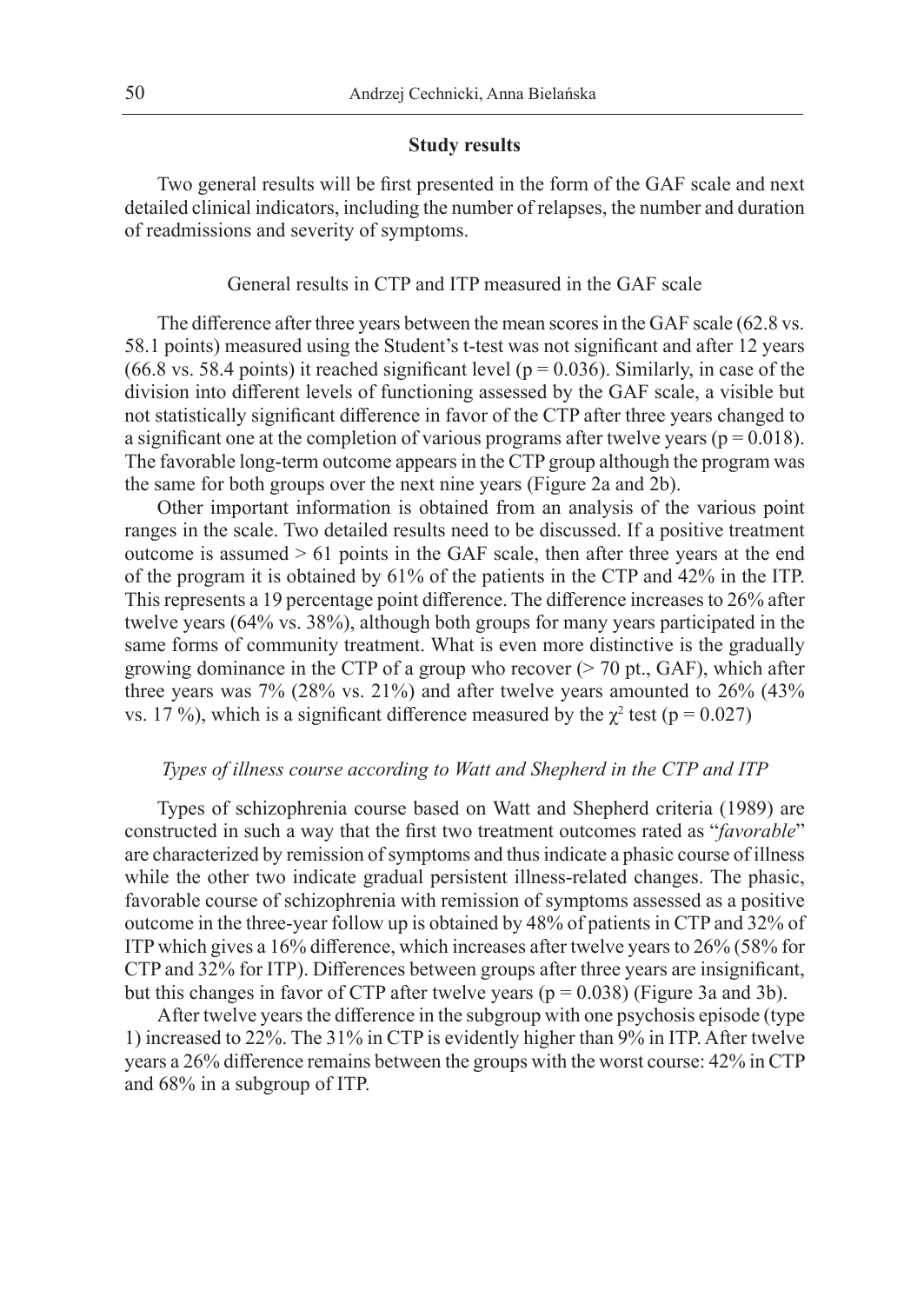

Figure 2a



Figure 2a and 2b. **Point range assessment in the GAF scale following three and twelve years**

The mean difference between the groups as measured by the Mann-Whitney U test after three years: NS, after twelve years  $p = 0.018$ 

# *Relapses in CTP and ITP*

After three years 64% in CTP vs. 38% in ITP and after twelve years 33% vs. 9% of patients did not experience a relapse. After three years the difference between the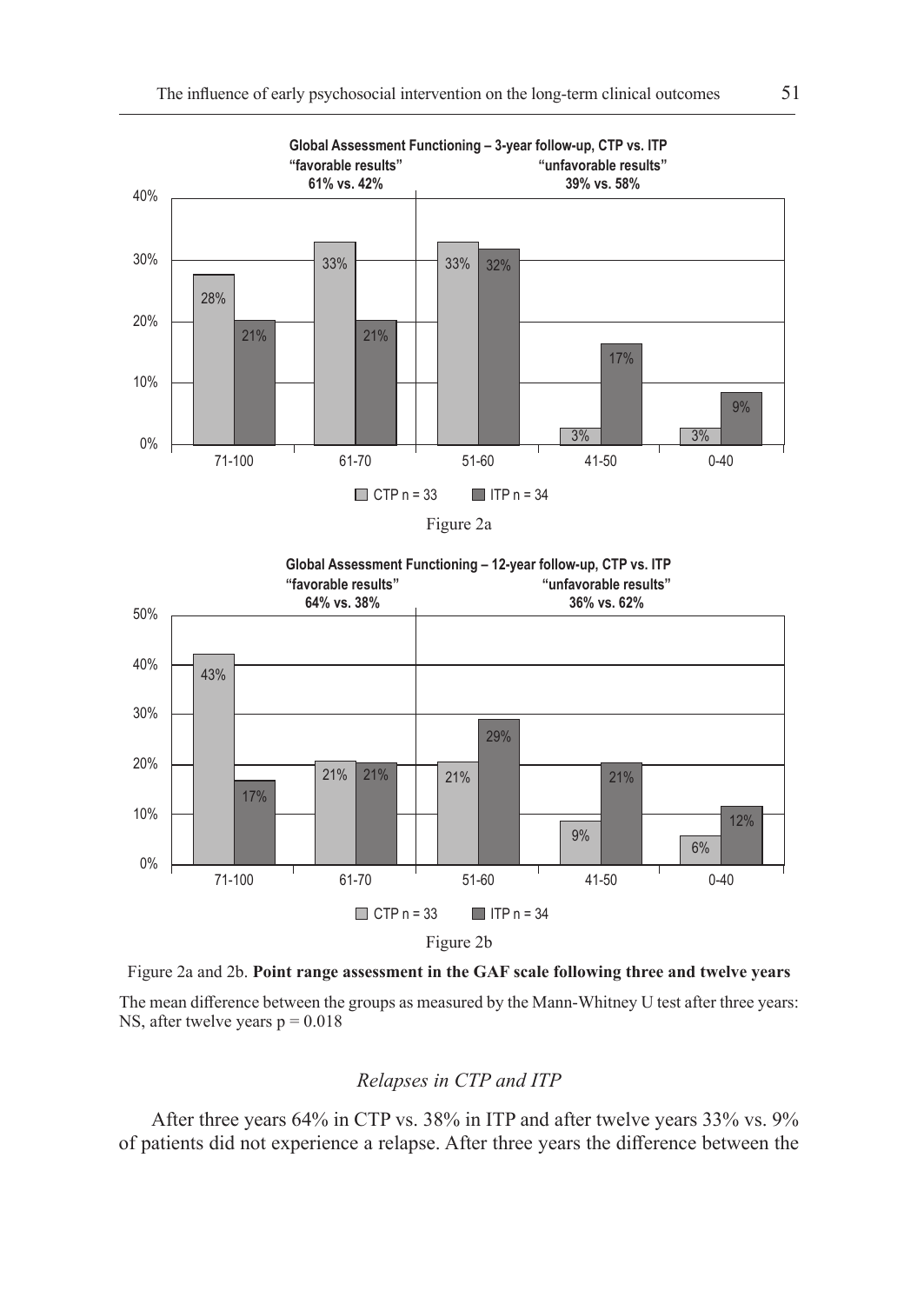



Figure 3a and 3b. **Types of illness course according to Watt and Shepherd after three and twelve years, also divided into favorable and unfavorable outcomes.**

Differences between the groups measured by the Mann-Whitney U test after three years are NS, after twelve years,  $p = 0.038$ 

groups was 26% and after twelve years 24% in favor of CTP. Eventually, the differences between the groups after twelve years were significantly more favorable in CTP  $(p = 0.045)$ , (Figure 4a and 4b).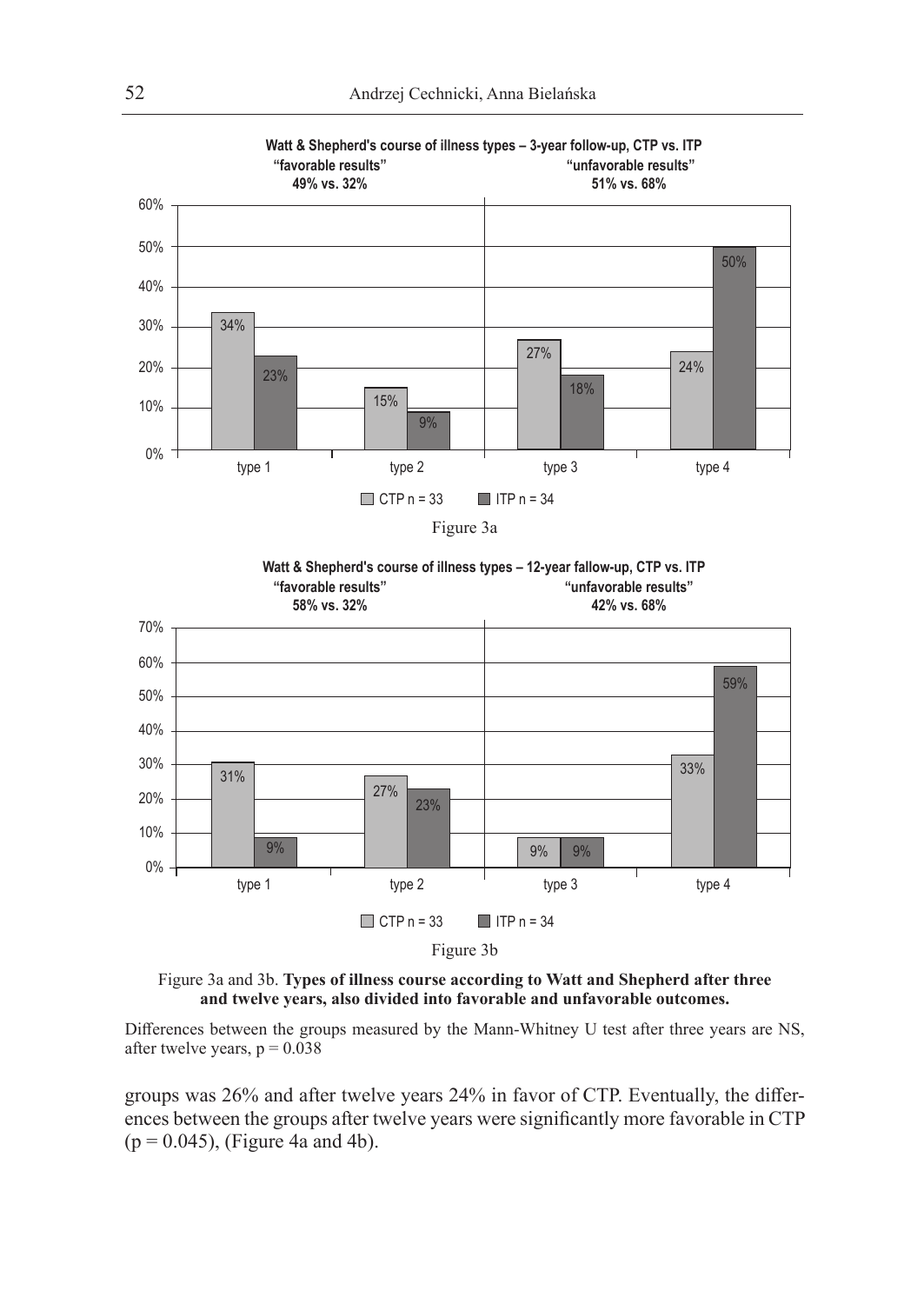





Differences between the groups were measured by the Mann-Whitney U test ( $p = 0.045$ ).

An analysis of the favorable outcome with the criterion of "absence of relapses or one relapse" is valuable from the cognitive point of view. After three years a difference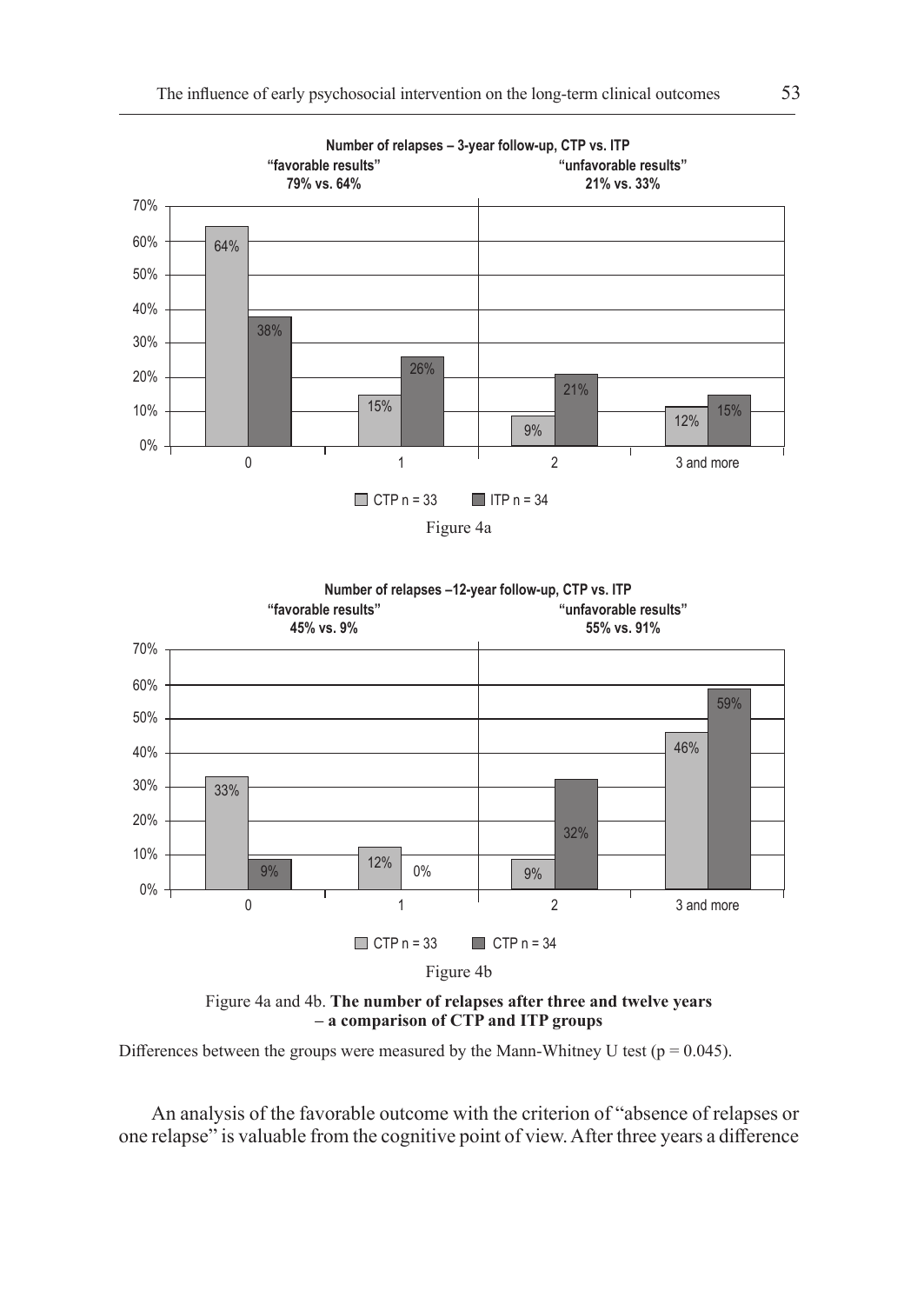of 15 percentage points was found (79% vs. 64%), which increased to 36% percentage points (45% vs. 9%) after twelve years.

A variance analysis was conducted to assess the significance of differences in the mean number of relapses between CTP and ITP groups and the interaction between the group type and duration of the study. No significant differences were found. Comparison was also performed between absence of relapses vs. present relapse and to one or more relapses (Table. 2).

Table 2. **Dichotomous division in the system absence of relapses vs. present relapses and 0–1 vs. more relapses**

| Significance of differences between CTP and ITP |                                          |                       |
|-------------------------------------------------|------------------------------------------|-----------------------|
| Follow-up                                       | Absence of relapses vs. present relapses | 0-1 vs. more relapses |
| After 3 years                                   | $p = 0.038*$                             | $ns^*$                |
| After 12 years                                  | $p = 0.014***$                           | $p = 0.001**$         |

 $*\gamma^2$  test;  $**$ F-test

Analyses of the groups indicate better scores of the CTP which remain stable and increase after twelve years ( $p = 0.014$  and  $p = 0.001$ ).

# *Readmissions in the CTP and ITP*

Analyzing full-time readmissions during the twelve years of follow-up and comparing the results for the two groups, some valuable cognitive phenomena were found. An analysis of a favorable treatment outcome, including the group without readmission and one with readmission vs. more readmissions indicates a growing lead of CTP after twelve years with 67% vs. t 38% in the ITP (Figure 5a and 5b).

In an unfavorable outcome with numerous readmissions the individual program gets a higher score of 62% vs. 33%. Generally, a lower number of readmission in the CTP reaches a significant level after twelve years ( $p = 0.013$ ). The results of the variance analysis to assess the significance of differences in the mean number of readmissions among the CTP and ITP groups and interactions between the group type and duration of the study proved to be insignificant.

Dichotomous comparisons – absence of readmissions vs. present readmission and absence or 1 readmission vs. more readmissions showed significant differences in favor of the CTP after twelve years (table 3).

Table 3. **Dichotomous division in the system absence of readmissions vs. present readmission and 0–1 readmission vs. more readmissions**

| Significance of differences between CTP and ITP |                                                                                               |              |  |
|-------------------------------------------------|-----------------------------------------------------------------------------------------------|--------------|--|
| Follow-up                                       | absence of readmissions vs. present readmission $\vert$ 0-1 readmission vs. more readmissions |              |  |
| After 3 years                                   | $ns*$                                                                                         | ns*          |  |
| After 12 years                                  | $p = 0.008*$                                                                                  | $p = 0.020*$ |  |

\*χ2 test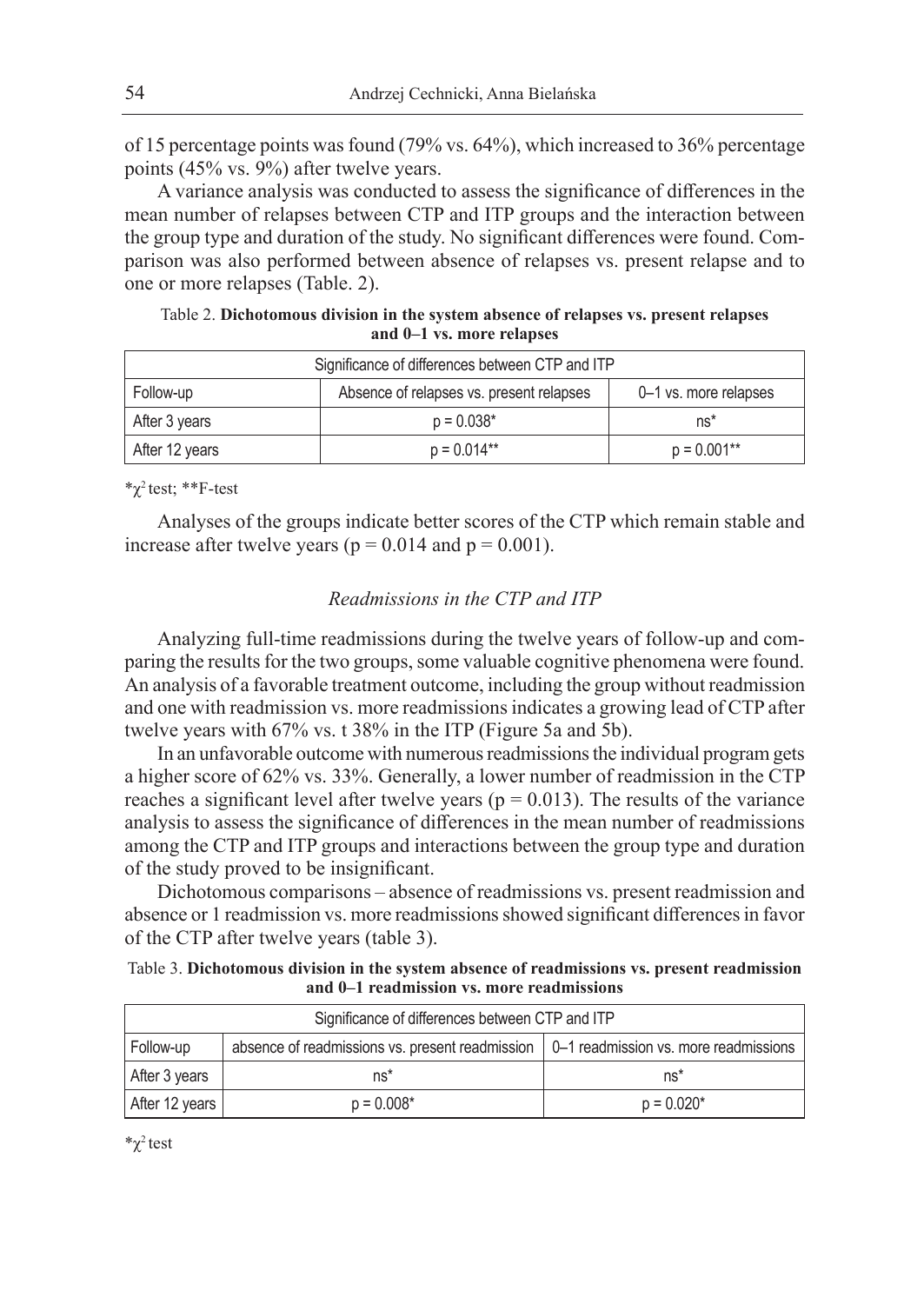



Figure 5a and 5b. **Number of readmissions in a period of 3 and 12 years – a comparison between the CTP and ITP groups**

Differences between the groups were measured using the Mann-Whitney U test after 3 years NS, after 12 years,  $p = 0.013$ .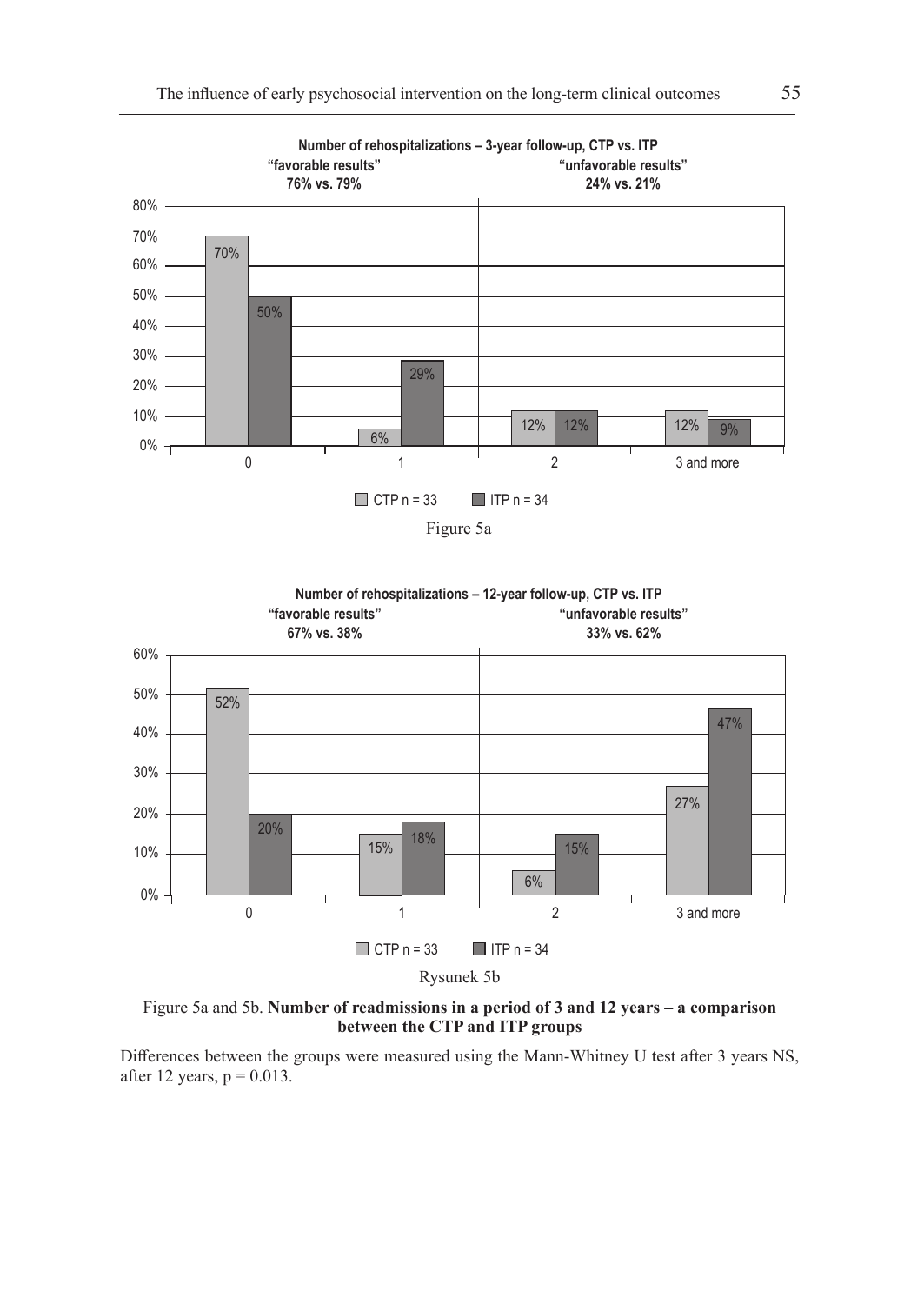

Figure 6. **The dynamics of the severity of symptoms according to the BPRS scale at subsequent measurement periods – a comparison of the CTP and ITP groups**

\*Tukey's post-hoc test

### *The dynamics of the general severity of symptoms in the CTP and ITP*

The dynamics of psychopathological symptoms in subsequent years of the followup based on the BPRS scale in both groups was monitored. Below is a figure presenting the average severity of general symptoms. The assessment was made at three measurement periods: at the discharge from full-time hospital admission, after three years and after twelve years (Figure 6).

An analysis of variance for the total BPRS scale indicated a significant interaction effect between measurement time and the group ( $p = 0.006$ ). If there was no difference between the CTP and ITP groups in the initial test, such differences, lower severity of symptoms occurred after three and twelve years in favor of CTP (Tukey's post-hoc test results:  $p = 0.008$  and 0.030, respectively)

### *The dynamics of positive and negative syndrome symptoms in the CTP and ITP*

The average severity of positive and negative symptoms in the BPRS sub-scales is presented below (Figure 7a and 7b).

An analysis of variance for the positive symptoms according to the BPRS scale indicated a significant interaction effect between measurement time and the group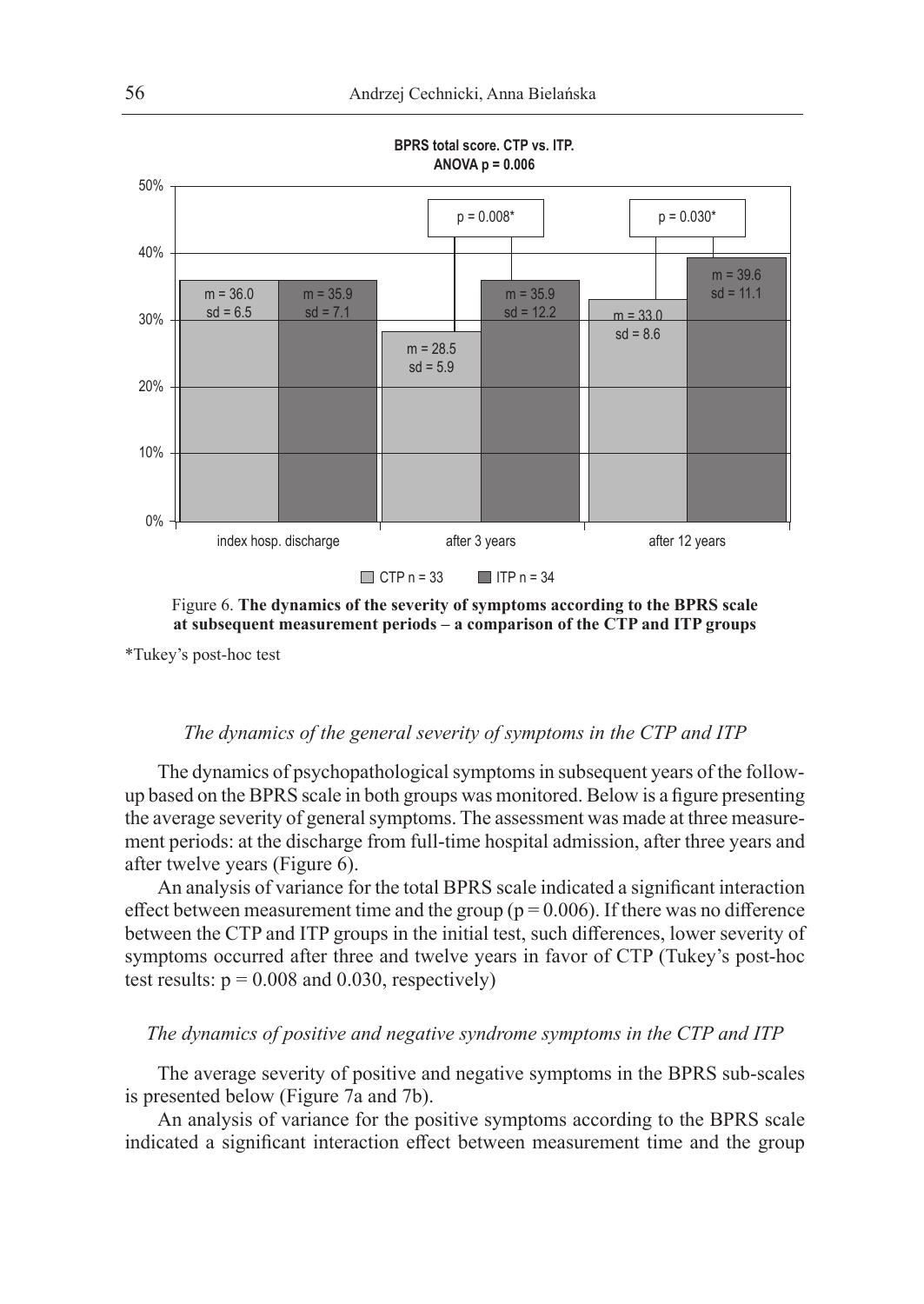





Figure 7a and 7b. **The dynamics of positive and negative syndrome symptoms according to the BPRS scale at the subsequent measurement periods – a comparison of the CTP and ITP groups**

\*Tukey's post-hoc test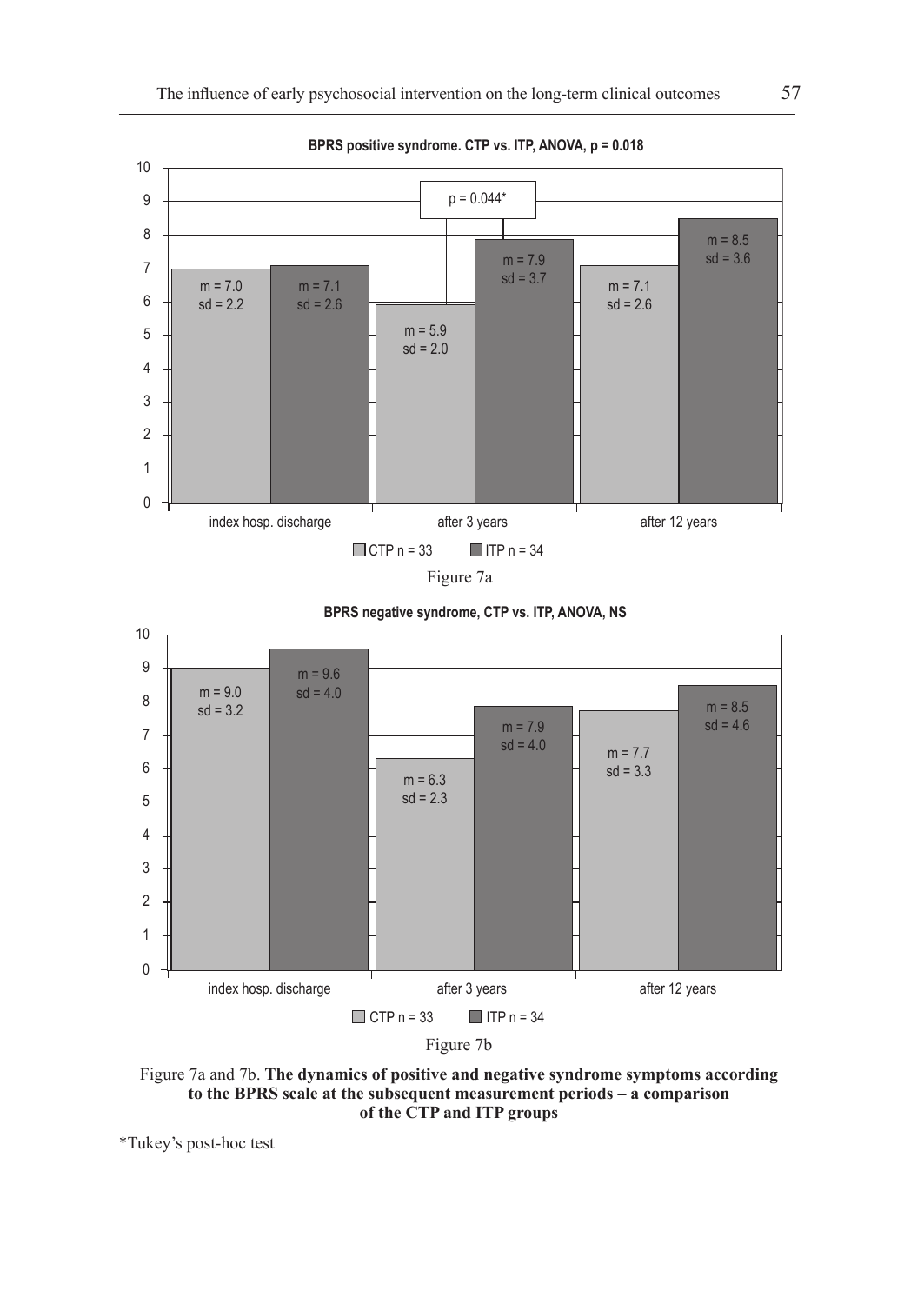$(p = 0.018)$ . If there was no difference between the CTP and ITP groups in the initial test, such differences occurred after three years in favor of CTP (Tukey's post-hoc test results:  $p = 0.044$ ) which had lower symptom severity at the time of completion of the program, losing statistical significance after twelve years, but maintaining the same change trend.

It was observed that the severity of the negative syndrome in CTP decreased during the program and increased after twelve years without reaching the level from the period after the first full-time hospital admission. In the ITP the dynamics of the negative syndrome was similar, but although its severity was higher, in the analysis of differences between the CTP and ITP groups and the interaction between measurement time and the group for the results of negative symptoms in the BPRS scale, the Tukey's post hoc test indicated no significant differences.

### **Discussion**

The aim of the study was to assess the effectiveness of a psychosocial treatment program for schizophrenia sufferers and their families developed over the last thirty years by Krakow psychiatrists [16]. A clinical experiment was therefore conducted analogously to several similar programs to assess a comprehensive approach with a comparison group of patients who, following initial hospital admission, remained in the individual care of experienced clinicians and therapists (ITP), who had treated them earlier during full-time hospital stay and provided the best pharmacological and psychological care. As both programs included individual care and pharmacotherapy, possible differences in results should be attributed to the experimental group's participation in the community treatment program (CTP). It included the continuation of treatment in a day ward followed by individual psychotherapy and participation in outpatient groups: discussion, theatre, arts, stays in therapeutic hostels, therapeutic camps and other social activities depending on individual needs. Simultaneously, educational and therapeutic groups for families were also conducted. In the CTP group stability of relationships was also sought, but more often than in the CTP, the main carer apart from doctors were psychologists and nurses while doctors were consulted only about the administration of medication.

In our study a positive direct impact of participation in the community program assessed after three years at the time of completion of the program is expressed by percentage and severity of positive symptoms. Such a direct beneficial effect was also noted by comprehensive psychosocial interventions of the Dutch study by Linszen et al., Danish OPUS study by Nordentoft et al., Petersen et al., Rosenbaum et al., and Bertelsen et al., Norwegian study by Sigrunarson et al., and Canadian-English study by Norman et al. However, unlike these researchers, in the Krakow study most indicators of favorable course of schizophrenia indicate a significant impact of early social intervention only in long-term assessment after twelve years of illness. Favorable mean results in the GAF scale after twelve rather than just three years were significantly higher for the CTP group ( $p = 0.036$ ), like the difference in the group of patients who recover (GAF > 70 pts,  $p = 0.027$ ), favorable types of illness course with remission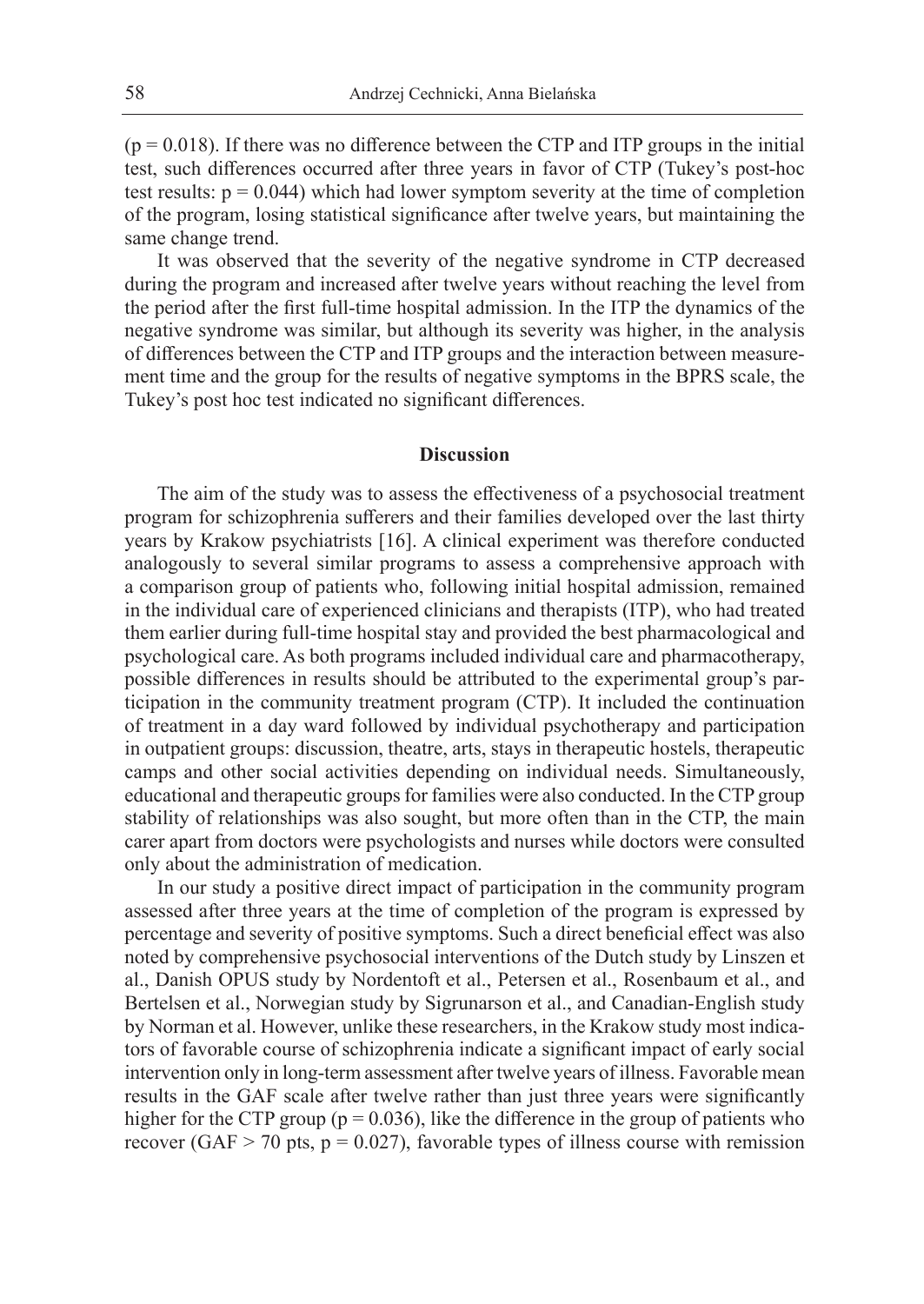according to Watt and Shepherd ( $p = 0.038$ ), difference in the number of relapses  $(p = 0.045)$  and the number of readmissions  $(p = 0.013)$ . Significantly lower, general severity of symptoms in the CTP was assessed after three ( $p = 0.008$ ) and twelve years  $(p = 0.030)$  and in the positive syndrome only after three years  $(p = 0.044)$ .

Both assessments of subgroups with a negative course indicate that social intervention during the first three years of illness, not only increased the sub-group with the best course of schizophrenia, but after twelve years reduced the sub-group of particularly unfavorable course from 33% to 15% (below 50 points in the GAF scale) and from 59% to 33% in the course assessment type by Watt and Shepherd. This 33% unfavorable course assessment although still very high, is better than that in an Indian study by Thara et al. [17], who in a ten-year follow up found 42% of cases with very unfavorable fourth type of course with increasing severity of symptoms. This difference between our and the Indian study is all the more noteworthy since, according to a WHO, study by Sartorius et al. [18] and Hopper et al. [19] it is known that the results were assessed as more favorable in developing countries.

In the study by Linszen et al. of 63 patients, 23% did not suffer from a relapse after five years from the onset of the illness. In the Krakow study after twelve years, 33% of the patients had no relapses. In the remaining group, Linszen et al. reported a 52% subgroup with one relapse, in our study it was 45% after twelve years.

In the community program after 12 years a significant difference in the number of readmissions was found in both the group without and with one readmission. After twelve years 52% of the patients in the community program avoided full-time readmission compared to 20% in the individual program and 67% constitute a group without or with only one readmission. In Sigrunarson's twelve-year follow up, the results on readmission, the number of days spent in hospital, the amount of readmissions indicate no difference between patients in the "as usual" program and the results of the group who for the first two years participated in a psychosocial treatment program. The Krakow community program apparently protects sufferers from hospital treatment.

When analyzing the total symptom severity, lower severity was found both after three and twelve years in favor of the CTP. This was due to favorable impact of the community program on the result of positive symptoms, but not the negative syndrome.

In the Danish five-year follow up by Bertelsen and Nordentoft [9, 12] patients receiving a comprehensive range of community treatment (OPUS) for the first two years had, like in the Krakow study after twelve years, fewer days of full-time hospital admissions and were less dependent on assisted housing than patients who received hospital rehabilitation. However, the level of psychopathology in their study after five years reached similar levels in both groups. In turn, in the twelve-year follow up by Sigrunarson et al. [13], most of the positive results obtained after the first years of the psychosocial program disappeared.

Thus, in our study, most of the treatment outcomes which showed the benefits after three years of the program, in the long-term twelve-year follow up reached statistically significant levels. Thus, our results do not confirm previous results of the Dutch study by Linszen and the Norwegian study by Singrunarson et al., because we must conclude that early, comprehensive psychosocial intervention has a positive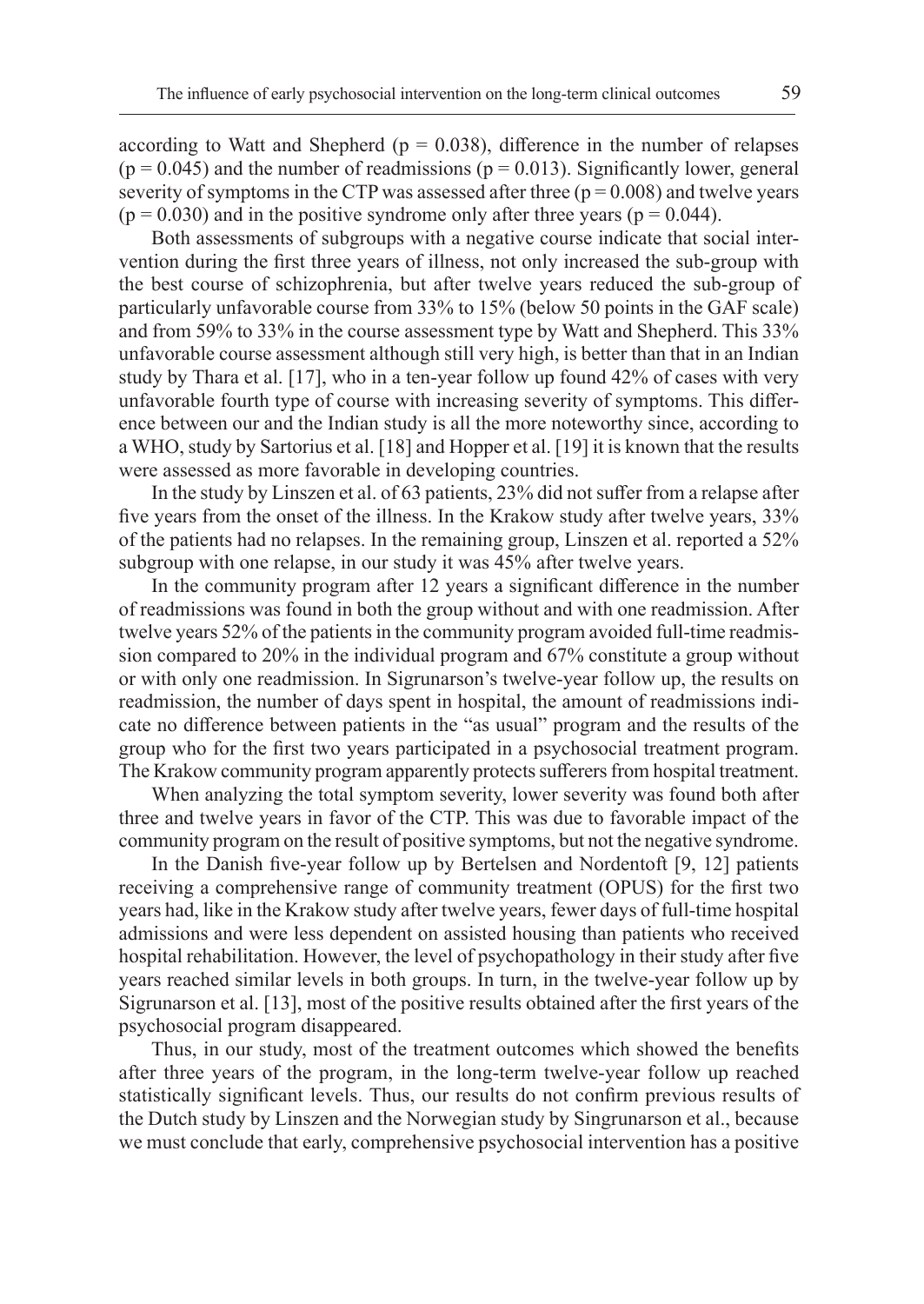impact not only on early, but also on long-term outcomes of schizophrenia sufferers. Perhaps an important role is played here by each and every year of extended program duration and the fact that the psychosocial program for both groups of patients was continued in the following years. One of the Linszen's conclusions was an indication of the necessity to continue psychosocial interventions over many subsequent years of illness. Such an opportunity of having access to a comprehensive therapy for five years was also offered by the Canadian program of Norman et al. Probably both early intervention and a long-term continuous program in the community are important. Both the Canadian program and our results demonstrate the value of early psychosocial intervention. The implementation of this program in Poland is still awaiting systemic solutions.

## **Conclusions**

- 1. In the treatment group with the psychosocial program more beneficial differences were found after twelve years from the first hospital admission than at the time of program completion.
- 2. People suffering from schizophrenia and participating in community treatment program, when assessed after 12 years of treatment, were characterized by a better level of functioning, as well as, in the observation period, had fewer relapses and rehospitalizations and a lower severity of psychopathological symptoms.
- 3. Delaying psychosocial treatment in the first three years of illness is associated with a worse long-term, clinical course of schizophrenia after twelve years.

### **References**

- 1. McGlashan TH. *A selective review of recent north American long-term studies of schizophrenia*. Schizophr. Bull. 1988; 14: 515–542.
- 2. Jobe TH, Harrow M. *Long-term outcome of patients with schizophrenia: a review*. Can. J. Psychiatry 2005; 50(14): 892–900.
- 3. Penn DL, Evan J, Waldheter EJ, Perkins DO, Mueser K, Lieberman JA. *Psychosocial treatment for first-episode psychosis: a research update*. Am. J. Psychiatry 2005; 162: 2220–2232.
- 4. May PRA, Tuma AH, Yale C, Potepan P, Dixon WJ. *Schizophrenia a follow-up study of results of treatment*. Arch. Gen. Psychiatry 1976; 33(4): 481–486.
- 5. Gunderson JG, Frank AF, Katz HM, Vannicelli ML, Frosch JP, Knapp PH. *Effects of psychotherapy in schizophrenia: II. Comparative outcome of two forms of treatment*. Schizophr. Bull.1984; 10(4): 564–598.
- 6. Hogarthy GE, Anderson CM, Reiss DJ, Kornblith SJ, Greenwald DP, Ulrich RF. et al. *Family psychoeducation, social skills training, and maintenance chemotherapy in the aftercare treatment of schizophrenia, II: Two-year effects of a controlled study on relapse and adjustment*. Arch. Gen. Psychiatry 1991; 48(4): 340–347.
- 7. Baüml J, Pitschel-Waltz G. *Psychoedukation bei schizophrenen Erkrankungen*. Stuttgart, New York: Schattauer; 2003.